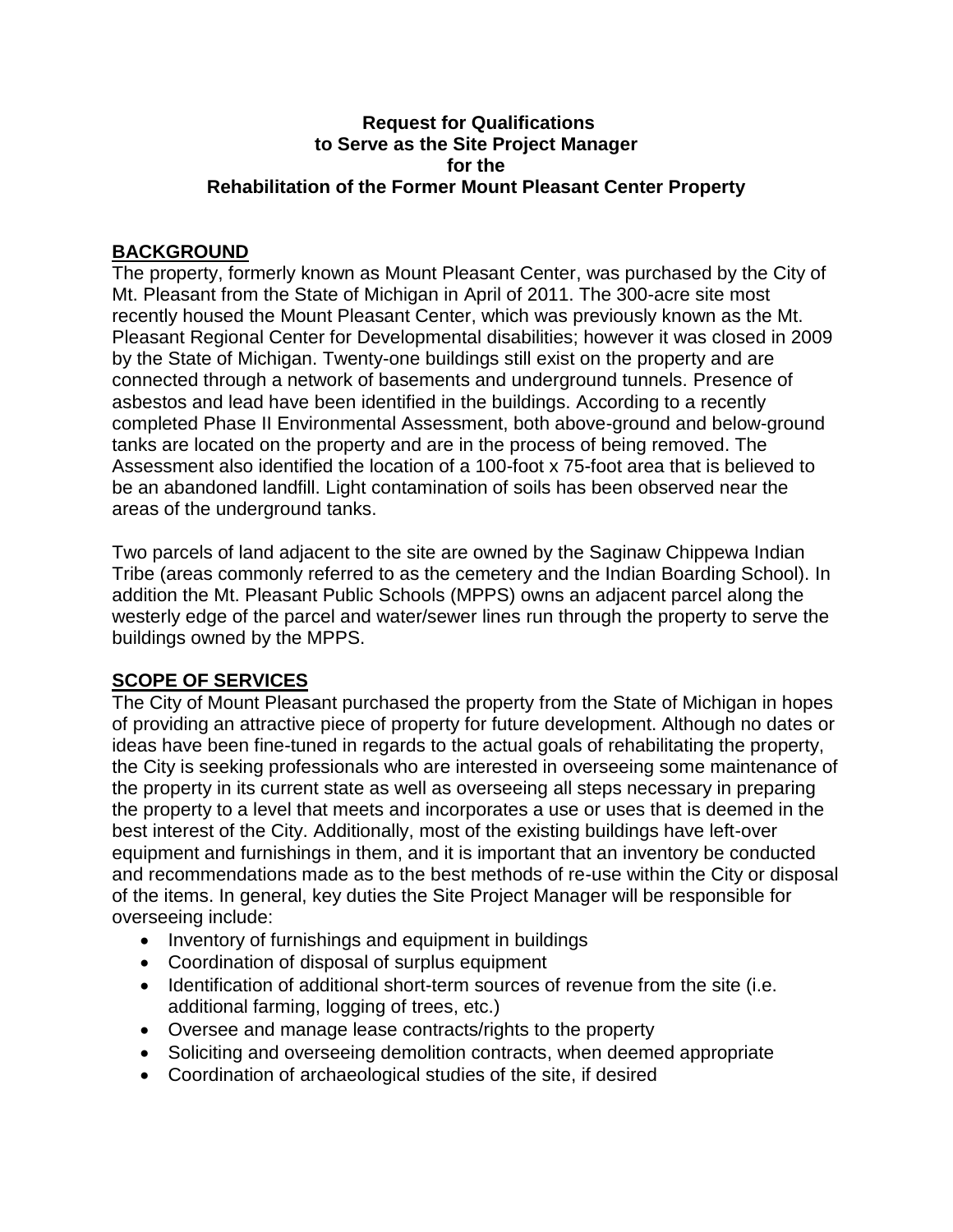- Identification and application for potential grants to be used for cleanup and/or development
- Coordinate and oversee the development of a land use conceptual plan for the property
- Coordinate with developers interested in aligning their interests and efforts with the property's overall land use conceptual plan
- Oversee and coordinate the development of a master utility plan
- Oversee and coordinate the marketing of the property to potential developers

The term of the Site Project Manager's responsibilities will be on a 3-year basis with the opportunity to renew for another three years at the end of the initial contract term. The Site Project Manager will be expected to report directly to the City Manager or her designee, and may update the City Commission at regular scheduled meetings. The City of Mt. Pleasant will provide an on-site office for use by the successful site manager at no charge. However the successful site manager is responsible for providing all supplies and equipment including but not limited to office furniture, computers, printing equipment, paper and other general office supplies.

Any questions about this Request for Qualifications can be directed to:

Kathie Grinzinger City Manager 989-779-5323 manager@mt-pleasant.org

## **SUBMITTAL INSTRUCTIONS**

*Qualifications Based Selection –* The City of Mt. Pleasant staff will review all qualified Qualification Packages submitted for this project. To be considered as a qualified respondent, five copies of the Qualifications Package must be submitted in a sealed envelope and clearly marked **RFQ: SITE PROJECT MANAGER** and received by the City of Mt. Pleasant at the City Clerk's Office address listed below by 1:00 p.m., June 21, 2011. Qualification Packages must be mailed or dropped off to the following address:

City Clerk's Office 320 West Broadway Street Mt. Pleasant, MI 48858-2447 (989) 779-5361

Any packages received after this date and time will be deemed unresponsive. The City reserves the right to accept or reject any and all proposals, to re-solicit proposals, to waive irregularities, to negotiate pricing and to select the proposal deemed to be in the best interests of the City. Issuance of this RFQ does not obligate the City to award a contract nor is the City liable for any costs incurred by the proponent in the preparation and submittal of the proposal.